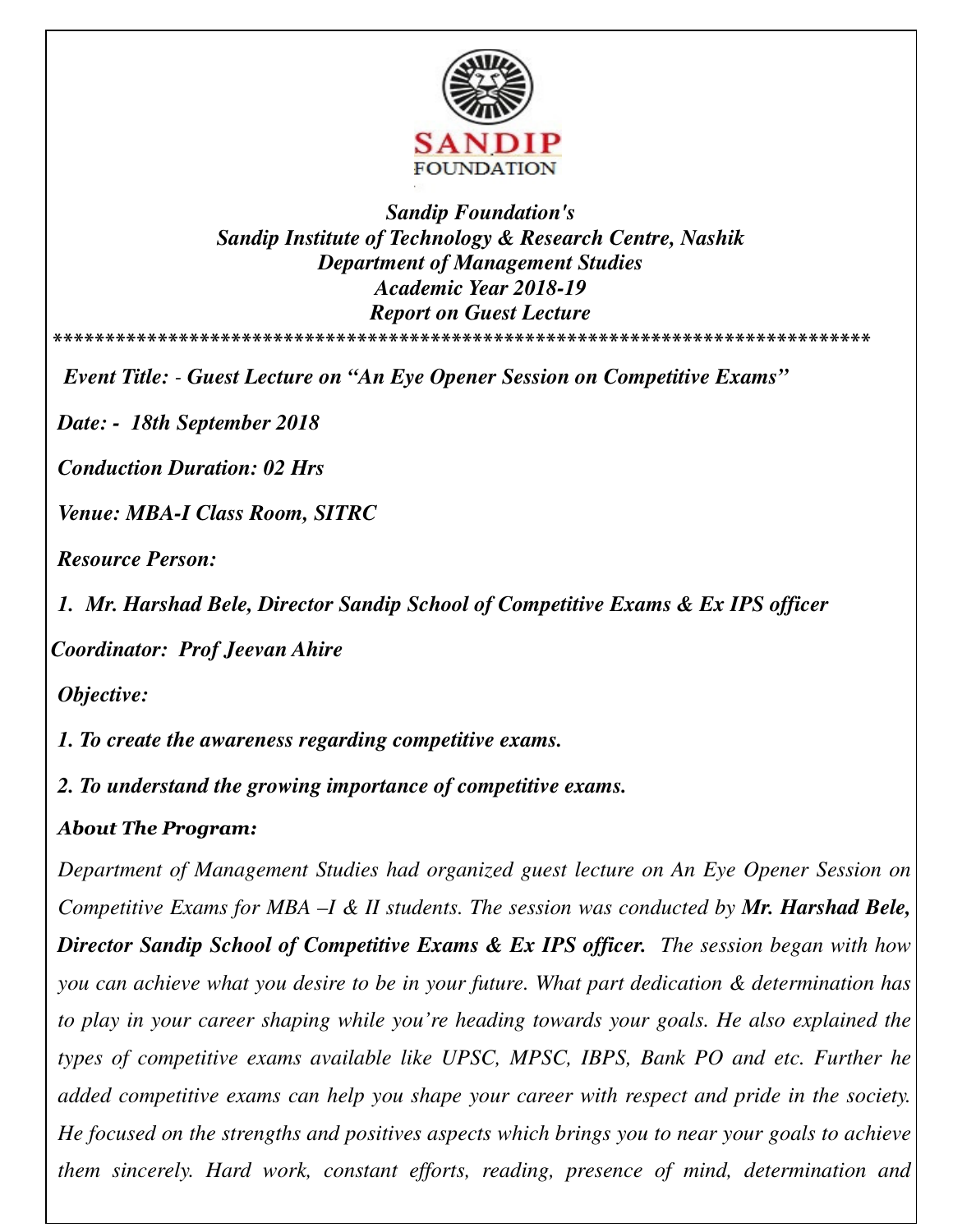*dedication are the key attributes which plays a vital role in cracking the competitive exams. He extended the topic towards UPSC exams and how many posts are available after clearing the UPSC exams. There are 131 posts available if you clear the UPSC. Being an ex IPS officer he spotlighted on the ways to keep motivated and focused while preparing for the competitive exams. He also further explained the pay scale schemes available for the Grade A, class 1 officer, class 2 officers and Grade B Class 2 officers.* 

*He moreover brought the eye view on Sandip School of Competitive Exams, the initiative taken by Sandip University to create the capable and potentials officers for tomorrow and to spread the awareness regarding the competitive exams amongst the youth. Sandip School of Competitive Exams in going to focus on the course with three stages for preparing first the basics, second the foundation and third the advanced or integration course.* 

## *Outcome:*

*1. Students got the proper knowledge about the competitive exams and also got aware about various pots available after the UPSC exams.* 

*2. Students understood the rising importance and growing popularity for the competitive exams. Photograph:*